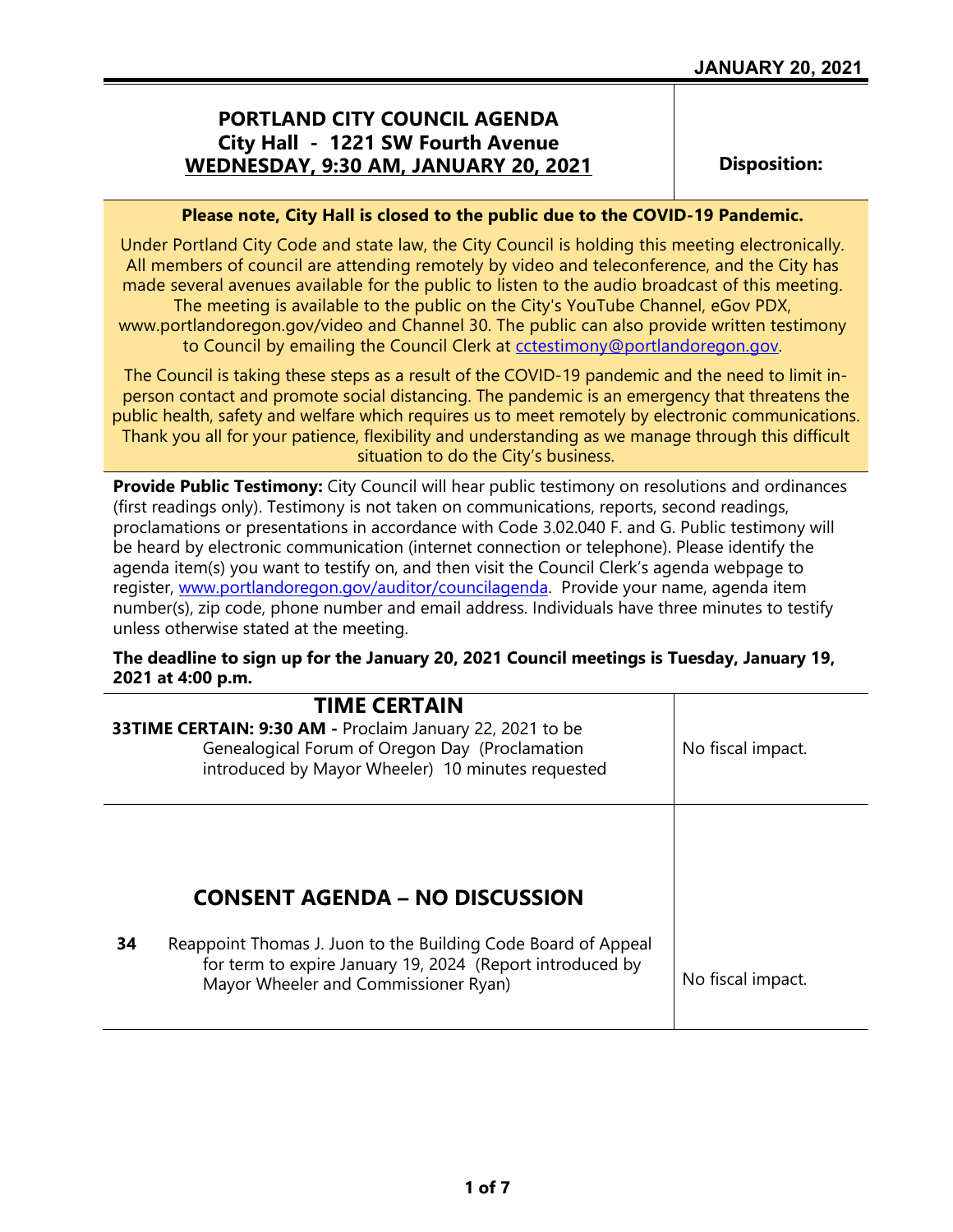|     | <b>Mayor Ted Wheeler</b>                                                                                                                                                                                                                                     |                                                                                                                                                                                                                                                                                                                                                  |
|-----|--------------------------------------------------------------------------------------------------------------------------------------------------------------------------------------------------------------------------------------------------------------|--------------------------------------------------------------------------------------------------------------------------------------------------------------------------------------------------------------------------------------------------------------------------------------------------------------------------------------------------|
|     | <b>Office of Management and Finance</b>                                                                                                                                                                                                                      |                                                                                                                                                                                                                                                                                                                                                  |
| *35 | Pay property damage claim of Paul Erickson in the sum of<br>\$11,156 resulting from a motor vehicle collision involving the<br>Portland Police Bureau (Ordinance)                                                                                            | Total cost to the City to<br>settle the claim is<br>\$11,156. The source of<br>funding is the City's<br><b>Insurance and Claims</b><br>Fund. All costs of the<br>settlement are in the<br>current fiscal year.                                                                                                                                   |
| *36 | Approve a grant of \$150,000 to Travel Portland for a<br>winter/spring advertising campaign (Ordinance)                                                                                                                                                      | This one-time<br>expenditure is funded<br>out of City's Spectator<br><b>Venues and Visitor</b><br>Activities Fund and<br>included in the FY 20-<br>21 Fall BMP Budget<br>ordinance.                                                                                                                                                              |
|     | <b>Commissioner Jo Ann Hardesty</b>                                                                                                                                                                                                                          |                                                                                                                                                                                                                                                                                                                                                  |
|     | <b>Bureau of Transportation</b>                                                                                                                                                                                                                              |                                                                                                                                                                                                                                                                                                                                                  |
| *37 | Authorize a competitive solicitation and price agreements for real<br>property appraisal services and right of way acquisition and<br>relocation services in support of the Portland Bureau of<br>Transportation for an amount up to \$1,500,000 (Ordinance) | The purpose of the<br>proposed legislation is<br>to allow a solicitation<br>process for on-call<br>flexible service price<br>agreements for<br>appraisal services, right<br>of way acquisition and<br>relocation services.<br>Funding for these<br>services are included in<br>the Bureau's FY 20-21<br>Adopted and FY21-22<br>Requested Budget. |
|     | <b>REGULAR AGENDA</b>                                                                                                                                                                                                                                        |                                                                                                                                                                                                                                                                                                                                                  |
|     |                                                                                                                                                                                                                                                              |                                                                                                                                                                                                                                                                                                                                                  |
|     | <b>Mayor Ted Wheeler</b>                                                                                                                                                                                                                                     |                                                                                                                                                                                                                                                                                                                                                  |
| 38  | <b>Office of Management and Finance</b><br>Authorize short term subordinate urban renewal and                                                                                                                                                                |                                                                                                                                                                                                                                                                                                                                                  |
|     | redevelopment bonds on behalf of Prosper Portland to<br>finance projects in urban renewal areas (Ordinance) 20<br>minutes requested                                                                                                                          | See below.                                                                                                                                                                                                                                                                                                                                       |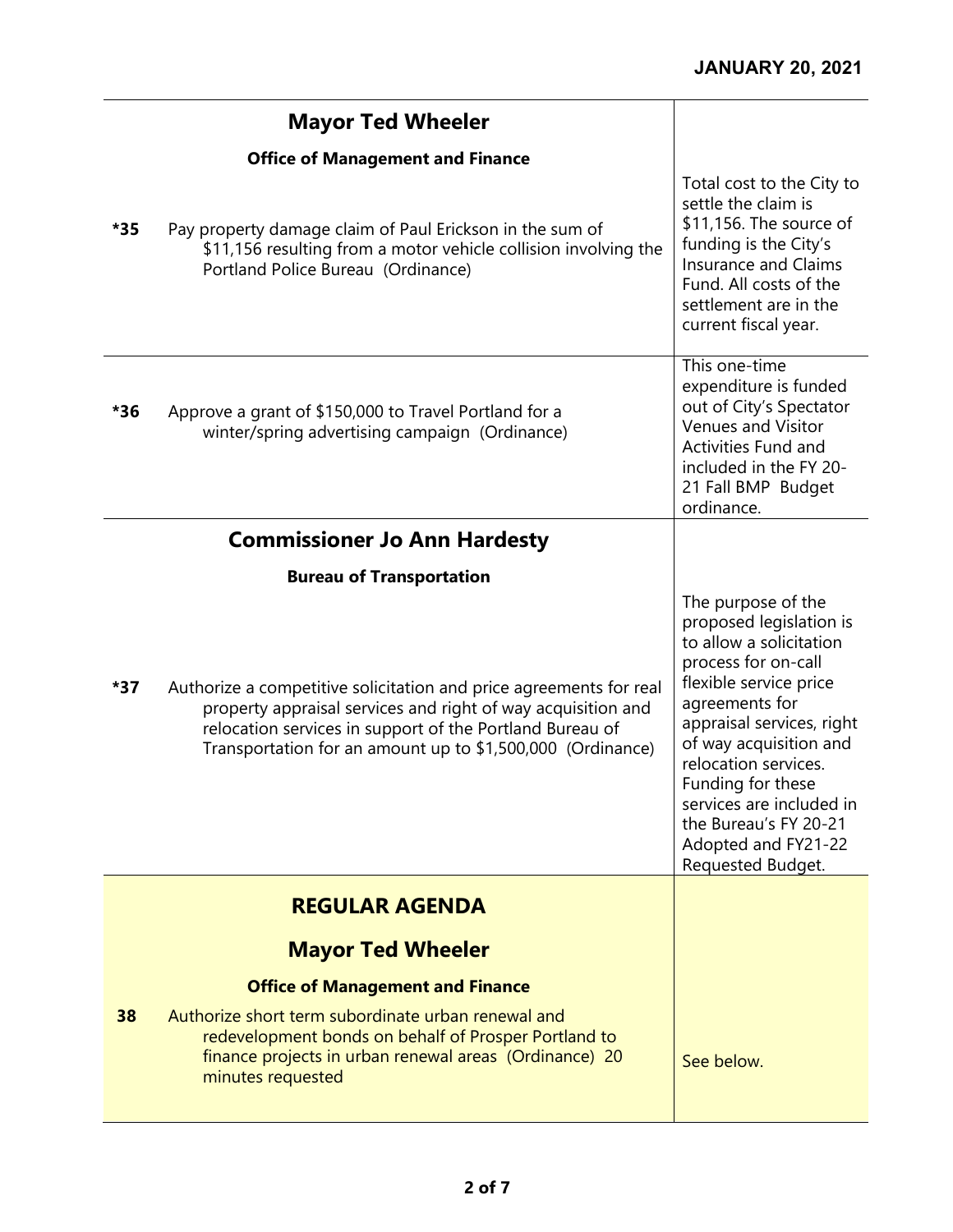#### **Commissioner Dan Ryan Bureau of Development Services 39** Amend Building Demolition Code to require major residential alteration projects to comply with the same site control regulations as residential demolitions, consistent with related administrative rule (Ordinance; amend Code Chapter 24.55) 15 minutes requested There are no additional costs to the City anticipated as a result of this ordinance. Because the ordinance expands the site control requirements that apply to major residential alterations, it may result in some additional revenue from citations issued for violations, but the extent of this revenue impact is not yet known.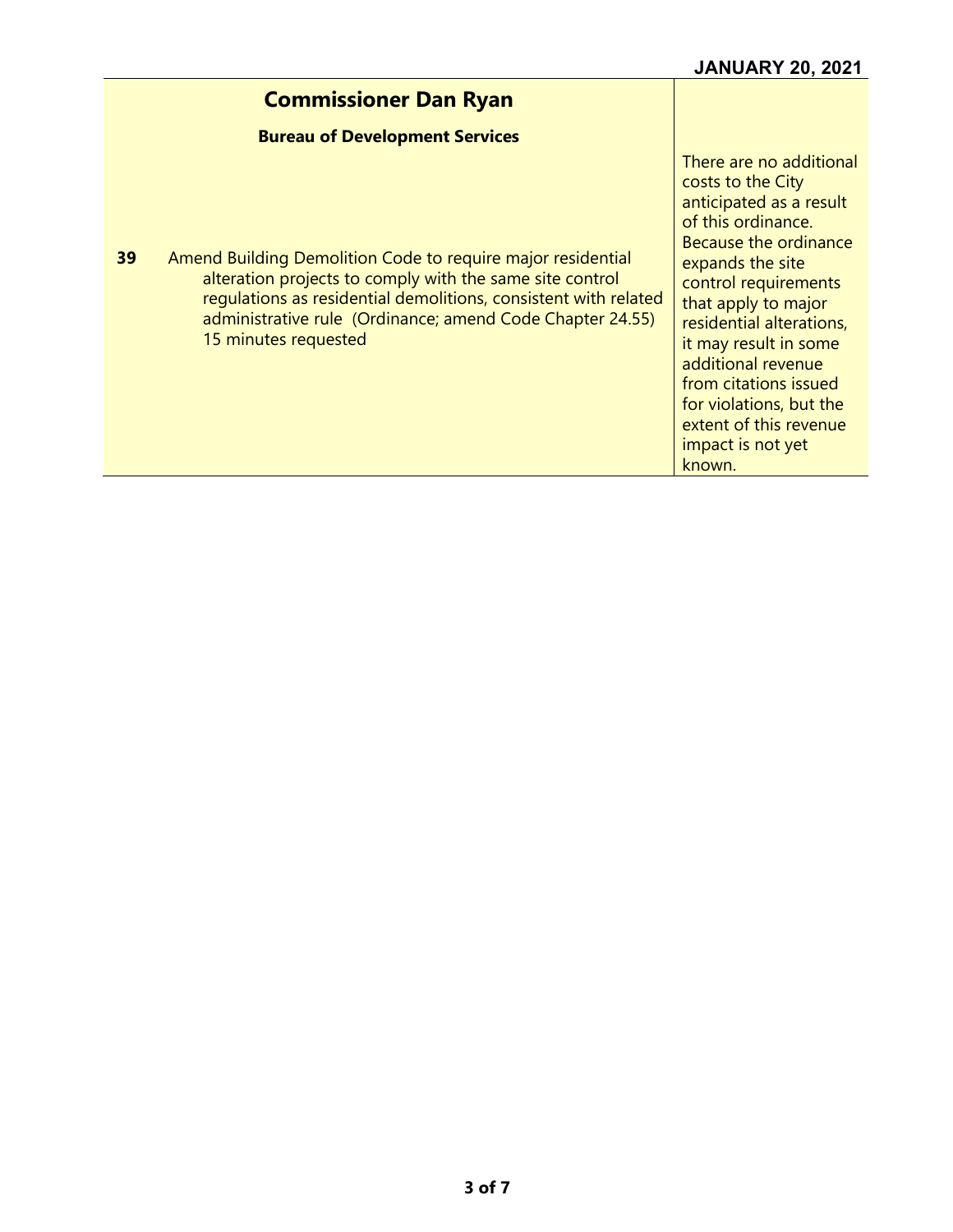|       | <b>Housing Bureau</b>                                                                                                                                                                                                                                                                                                                                                                 |                                                                                                                                                                                                                                                                                                                                                                                                                                                                                                                                                                                                                                                                                                                                                         |
|-------|---------------------------------------------------------------------------------------------------------------------------------------------------------------------------------------------------------------------------------------------------------------------------------------------------------------------------------------------------------------------------------------|---------------------------------------------------------------------------------------------------------------------------------------------------------------------------------------------------------------------------------------------------------------------------------------------------------------------------------------------------------------------------------------------------------------------------------------------------------------------------------------------------------------------------------------------------------------------------------------------------------------------------------------------------------------------------------------------------------------------------------------------------------|
| *40   | Authorize conveyance of City-owned real property located at<br>5827 NE Prescott Street and financing in amount not to<br>exceed \$8,025,000 to NE Prescott Limited Partnership or a<br>Community Development Partners, Inc. / Native American<br>Youth and Family Center affiliate for development of a new<br>50-unit affordable housing project (Ordinance) 30 minutes<br>requested | See below.                                                                                                                                                                                                                                                                                                                                                                                                                                                                                                                                                                                                                                                                                                                                              |
| $*41$ | Approve application under the Multiple-Unit Limited Tax<br>Exemption Program under the Inclusionary Housing Program<br>for 146th East Building 100 located at 20 NE 146th Ave<br>(Ordinance) 10 minutes requested                                                                                                                                                                     | This action would<br>result in estimated<br>foregone property tax<br>revenues to the City<br>totaling \$89,317 over<br>ten years for 30 units<br>affordable at or below<br>60% MFI. Total cost to<br>all jurisdictions<br>forgoing revenue is<br>estimated at \$270,657.<br>The estimated value of<br>the tax exemption for<br>the first year is $$29,388$<br>(all jurisdictions), which<br>equals approximately<br>\$902 per affordable<br>unit per year of<br>affordability. The City<br>will still benefit from<br>property taxes<br>collected on the<br>improved value of the<br>land during the<br>exemption period. The<br>City will pay<br>Multnomah County the<br>\$9,000 application<br>activation fee if the<br>application moves<br>forward. |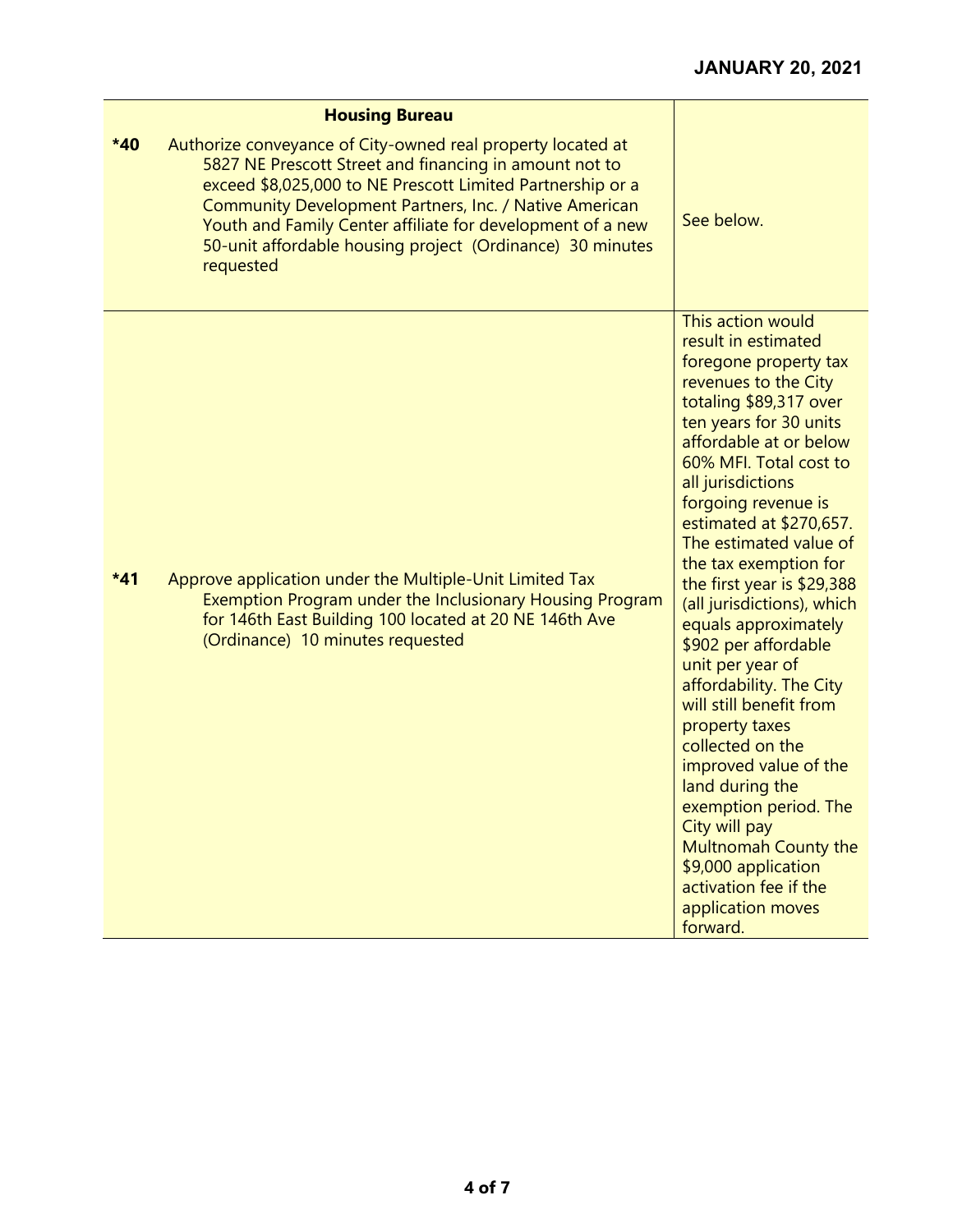# **JANUARY 20, 2021**

|                                                                                                                                                                                                                            | This action would<br>result in estimated<br>foregone property tax<br>revenues to the City<br>totaling \$71,015 over<br>ten years for 24 units<br>affordable at or below<br>60% MFI. Total cost to<br>all jurisdictions<br>forgoing revenue is<br>estimated at \$215,198<br>The estimated value of<br>the tax exemption for                                                                                                 |
|----------------------------------------------------------------------------------------------------------------------------------------------------------------------------------------------------------------------------|----------------------------------------------------------------------------------------------------------------------------------------------------------------------------------------------------------------------------------------------------------------------------------------------------------------------------------------------------------------------------------------------------------------------------|
| $*42$<br>Approve application under the Multiple-Unit Limited Tax<br>Exemption Program under the Inclusionary Housing Program<br>for 146th East Building 300 located at 30 NE 146th Ave<br>(Ordinance) 10 minutes requested | the first year is $$23,366$<br>(all jurisdictions), which<br>equals approximately<br>\$897 per affordable<br>unit per year of<br>affordability. The City<br>will still benefit from<br>property taxes<br>collected on the<br>improved value of the<br>land during the<br>exemption period. The<br>City will pay<br>Multnomah County the<br>\$9,000 a application<br>activation fee if the<br>application moves<br>forward. |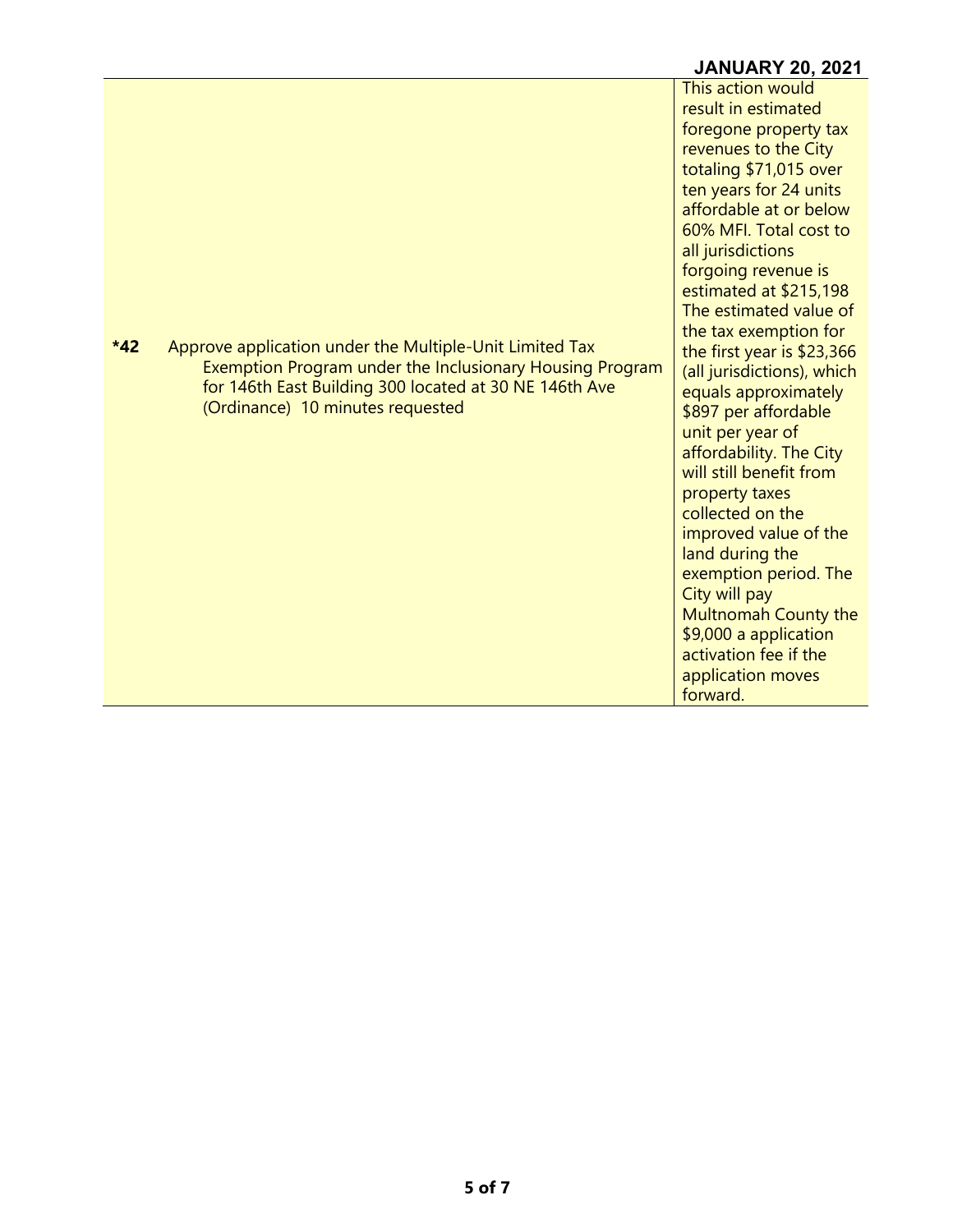| 43 | Approve application under the Multiple-Unit Limited Tax<br>Exemption Program under the Inclusionary Housing Program<br>for Shift located at 5680 N Montana Ave (Ordinance) 10<br>minutes requested | This action would<br>result in estimated<br>foregone property tax<br>revenues to the City<br>totaling \$11,551 over<br>ten years for 3 units<br>affordable at or below<br>60% MFI. Total cost to<br>all jurisdictions<br>forgoing revenue is<br>estimated at \$35,003.<br>The estimated value of<br>the tax exemption for<br>the first year is \$3,801<br>(all jurisdictions), which<br>equals approximately<br>\$1,167 per affordable<br>unit per year of<br>affordability. The City<br>will still benefit from<br>property taxes |
|----|----------------------------------------------------------------------------------------------------------------------------------------------------------------------------------------------------|------------------------------------------------------------------------------------------------------------------------------------------------------------------------------------------------------------------------------------------------------------------------------------------------------------------------------------------------------------------------------------------------------------------------------------------------------------------------------------------------------------------------------------|
|    |                                                                                                                                                                                                    | collected on the<br>improved value of the<br>land during the<br>exemption period. The<br>City will pay<br>Multnomah County the<br>\$2,550 application<br>activation fee if the<br>application moves<br>forward.                                                                                                                                                                                                                                                                                                                    |

**JANUARY 20, 2021**

**38** Authorize short term subordinate urban renewal and redevelopment bonds on behalf of Prosper Portland to finance projects in urban renewal areas

### CBO Analysis

The maximum amount of short-term debt (also referred to as "du jour" indebtedness) authorized annually from FY 2020-21 thru FY 2022-23 for each urban renewal area is as follows:

| Central Eastside Urban Renewal Area    | \$2,210,000     |
|----------------------------------------|-----------------|
| Gateway Urban Renewal Area             | 6,000,000<br>S. |
| Interstate Corridor Urban Renewal Area | \$27,000,000    |
| Lents Town Center Urban Renewal Area   | \$15,000,000    |
| North Macadam Urban Renewal Area       | \$17,000,000    |
| River District Urban Renewal Area      | \$11,100,000    |
| Total                                  | \$78,310,000    |

Oregon law allows tax increment revenues to only be used to pay principal and interest on indebtedness. Accordingly, the City issues taxable, short-term subordinate ("du jour") indebtedness to permit Prosper Portland to access tax increment revenues that are deposited into debt service funds and that exceed debt service requirements on long-term bonds and lines of credit. "Du jour"